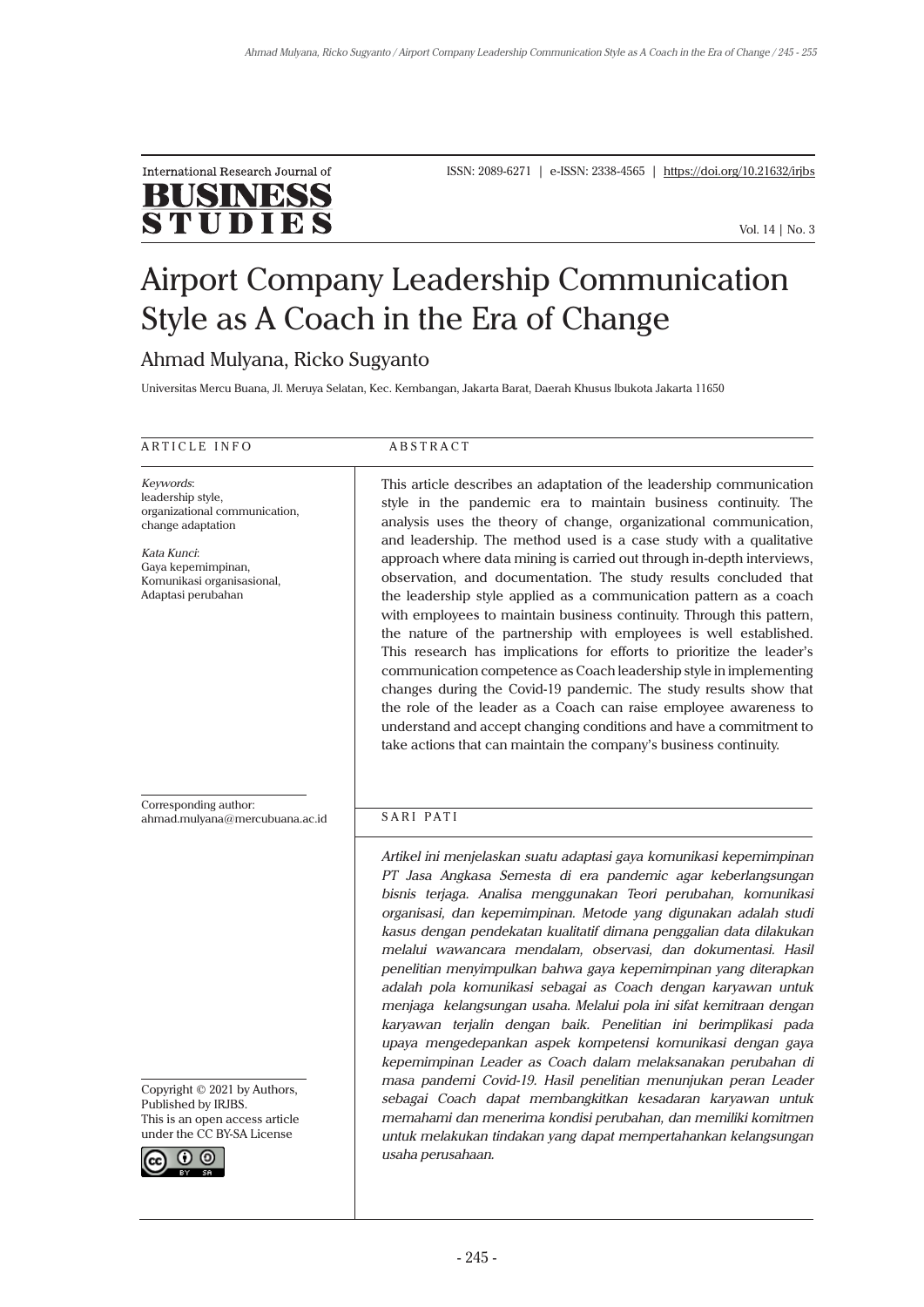### **INTRODUCTION**

The consequences of the Covid-19 pandemic have made us realize the importance of managing change in all organizations. Leaders must have the ability to adapt to various modifications, both natural and extreme because changes from various destructive aspects can hinder the organization's business continuity. As we feel, there has been a radical overhaul due to the Covid-19 pandemic that has lasted for almost two years to organizational governance (M Gajjar & J Parmar, 2020). This disease has caused many people to contract and die during this time. This condition impacts the business sector, whose operations require direct interaction with stakeholders such as land, sea, and air transportation, especially in aviation services, Ground Handling and Cargo Handling. Due to global travel restrictions, these conditions reduce the company's activities and operations, forcing airlines to reduce flights or suspend operations for an unknown period. (Ramkissoon, 2021)

The effect of the Covid 19 pandemic on the decline in corporate income is a challenge for corporate leaders to face and pass these changes. Currently, organizations operate under the influence of a dynamic, competitive, and challenging global environment (Allen et al., 2013). When the global business environment continues to be uncertain, complex, and ambiguous, organizations must be ready to initiate and manage change (Amagoh: 2008). The change affects all organizations, the dynamics of the external and internal environment can trigger requirements for change (Spector: 2007). External environmental impacts and shifts between life cycle stages can lead to organizational change (Burnes: 2004) defines organizational change.

The human ability to adapt is tested when facing various changes that occur in a speedy time, Alvin Toffler, (Future Shock, 1970). Paul A. Argenti (2010: 40) states that the business environment is constantly changing, and organizations need to adapt and modify their behavior, as expressed through their communication systems will determine business

success, especially nowadays, organizations operate in a dynamic, competitive, and challenging global environment (Allen et al. 2013). When the global business environment continues to be uncertain, complex, and ambiguous, organizations must be ready to initiate and manage change (Amagoh: 2008). External environmental impacts and shifts between life cycle stages can lead to organizational change (Burnes: 2004) defines organizational change.

In extreme change like this, a leader is needed who can cope with change, set direction, align people, motivate and inspire, keep people moving in the right direction, even though the main obstacles to change often arise, such as when it comes to human needs, values. And emotions (Kotler, 1999). Gibson (1977) defines leadership as an attempt to use a style of influence and not force to motivate individuals to achieve goals (Muwafik Saleh: 2016: 19).

Leaders need to manage communication to run an organization during this pandemic conditionally; Bovee & Thill (2007: 4) emphasize that organizational success, whether it is an organization engaged in business or social, is by communicating with employees to achieve targets that have been completed. Determined by the company, Gibson (1977).

The management of PT Jasa Angkasa Semesta (JSA) has taken situational actions related to operations where 80% of businesses are in the field that directly interact with customers. There is turmoil in the area, but with an exciting approach, it can be handled by providing an understanding through several communication actions with a communication style that can foster positive perceptions. This research aims to fill this gap by reviewing and critiquing existing communication approaches in studies on organizational change.

#### **Literature Review**

The research that will be conducted compared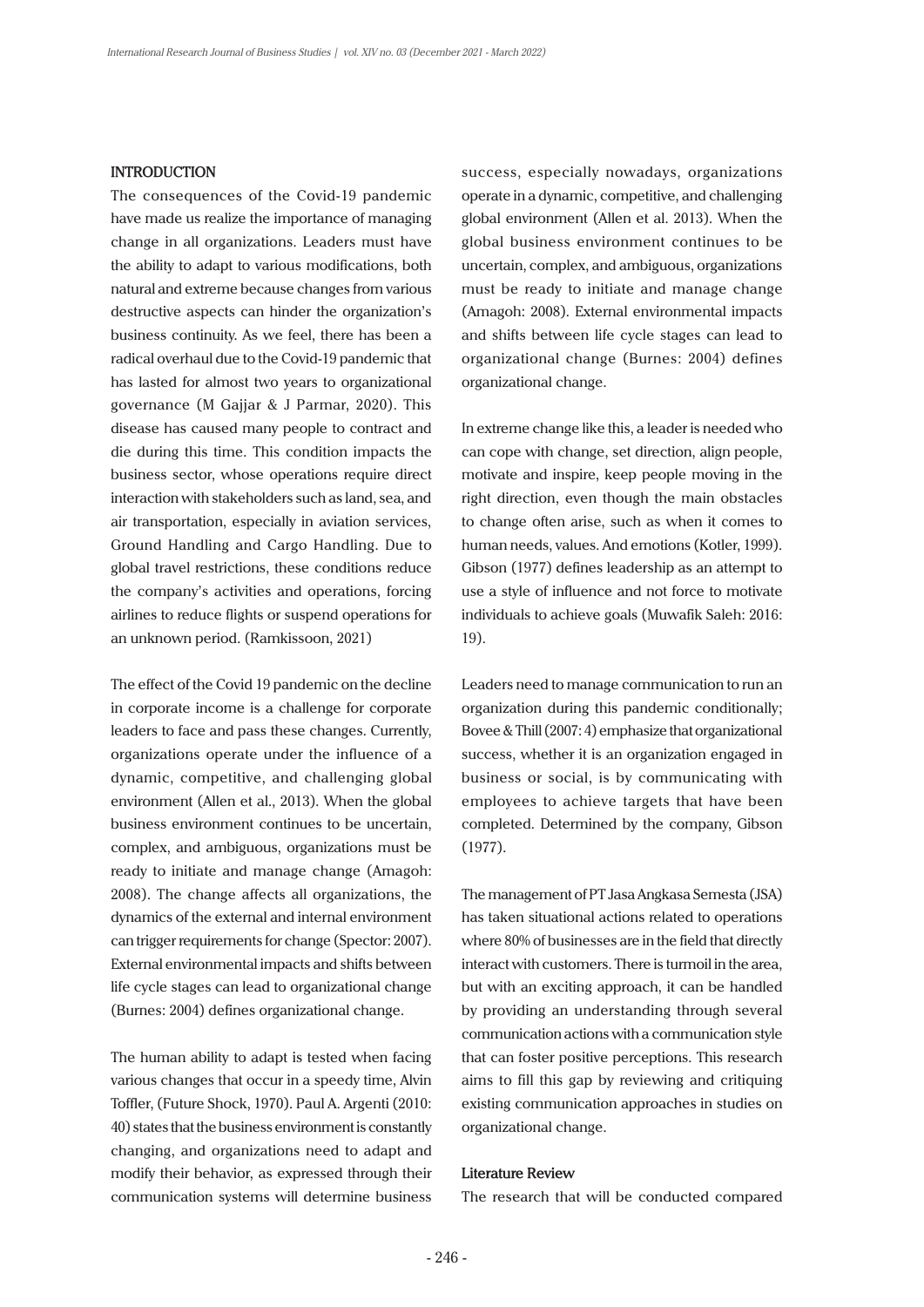to the above analysis focuses on analyzing the ability of company leaders to extreme change as shown by the ability to manage business continuity in times of uncertainty due to the Covid-19 Pandemic. Management of this uncertainty is built through leadership communication skills based on Coaching so that with existing limitations, the company's business continuity can be maintained.

#### **Organizational Communication**

Organizational communication can be defined as the performance and interpretation of messages between communication units in hierarchical relationships and functions in an environment. '' According to Argenti (2010: 31), As a substitute for speakers, effective organizational communication is related to the organization itself is mainly in terms of a) determining goals for certain communications; b) deciding what resources (money, people, time) are available to achieve these goals; c) diagnosing the reputation of the organization.

Organizational communication must consider at least 2 (two) fundamental concepts, namely organization and communication. R. Wayne Pace, Don F. Faaules, (2018: 3). Arni Muhammad (2002: 67) argues that corporate communication is exchanging messages within an organization and is influenced by its internal and external environment. So an organization is an institution that is formed to start the communication process. On the other hand, Suranto Aw (2018: 99), organizational communication activities can be carried out in a formal or non-formal setting. Bove and Thill (2007: 9) explain that proper communication, ideas, and information flow along the line of command (hierarchical level) in the organizational structure, whereas non-formal communication, the process of delivering and receiving messages that take place informally and is not tied to channels -The formal bureaucratic channels available within the organization.

Leaders need to have communication skills; Tubbs & Moss (2001: 192) emphasize that the quality of

communication in the organization is related to overall performance. One of the skills needed is listening skills which consist of elements of listening, paying attention, understanding, responding, and speaking and questioning skills, such as calm and polite expression of questions, express questions briefly and clearly to maintain the atmosphere of the conversation, be prepared to listen to answers positively.

Suranto Aw (2018: 107) said that there are 3 (three) communication techniques, namely informative, persuasive, and creative. Informative communication is directing communication activities to disseminate information, persuasive communication. Hovland, Janis, and Kelly (in Tan, 1981: 93) define persuasive communication as a process in which a person (communicator) delivers stimuli (usually with language symbols) to influence people's behavior other (communicant). Sastropoetro (1988: 246) argues that persuasiveness means persuading, seducing, and appealing or the like is to stimulate someone to do something spontaneously, happily, voluntarily without feeling forced.

#### **Leadership as a Communication Competence**

A leader inspires positive and processual change by empowering those around them to work towards common goals. (Bucăţa & Rizescu, 2017) The primary aspect that a leader must have to do this is communication. (Luo et al., 2016) (de Vries et al., 2010) Effective communication is the best way to earn trust, align efforts to pursue goals, and inspire positive change. However, low communication competence means that important information can be misinterpreted, which can cause relationships to break down and, in turn, create barriers that hinder progress.

Essential leadership functions and responsibilities are always assumed to be related to strategic planning/thinking activities. Communication competence and leadership styles are two perspectives through which we can examine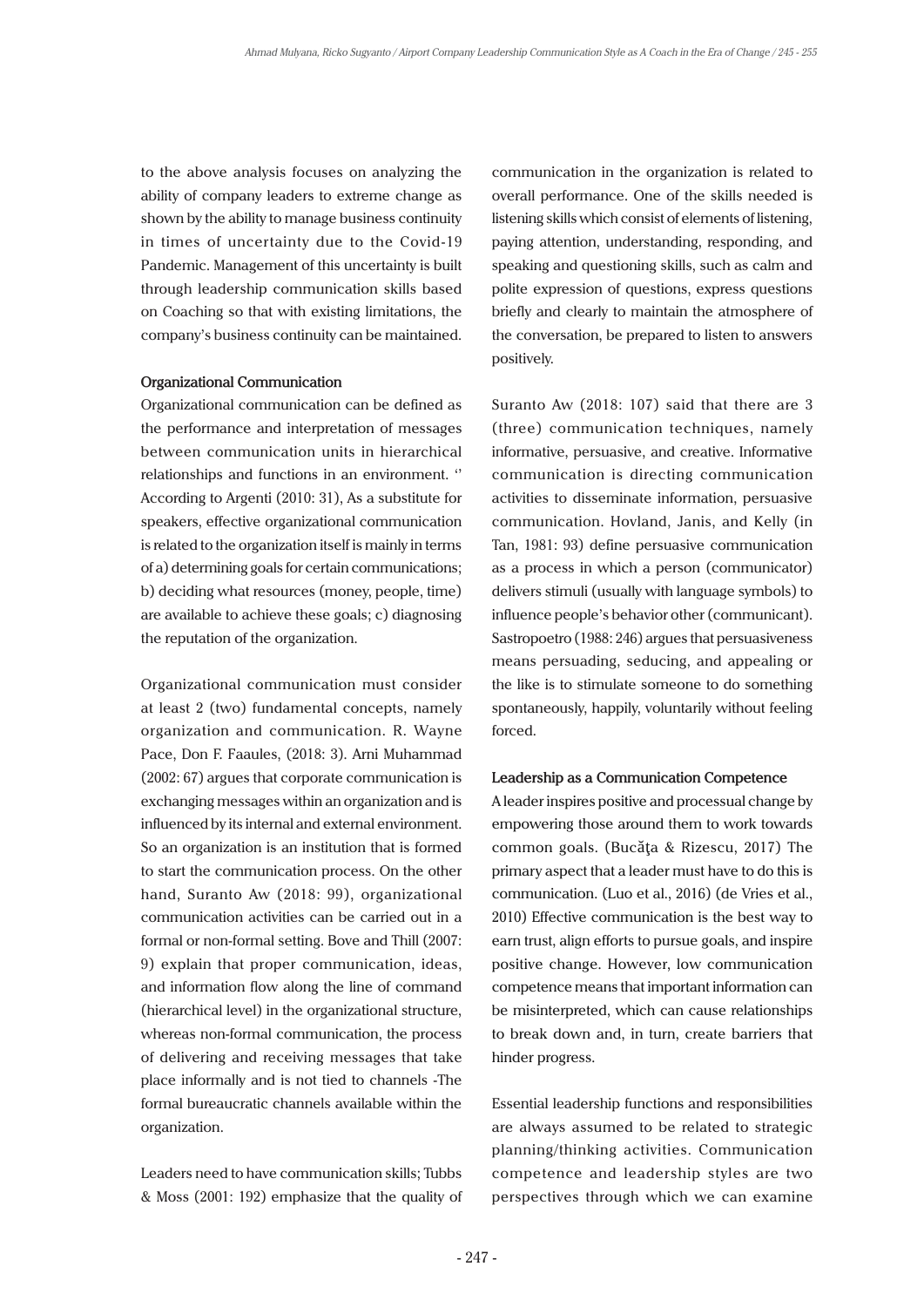supervisor behavior and its impact on employee outcomes (Mikkelson et al., 2015). Each view on the concept of strategy presupposes specific assumptions about the task of leadership, especially regarding the emphasis on controlling, guiding, or shaping the organizational environment. One more way to wrestle the difference (and similarity) between strategic thinking and leadership is what it is. Particular leadership perspectives are emphasized in the «strategic» process. Fairholm (2004a) offers a classification of five leadership perspectives drawn from examining the practices of local government managers.

- 1. The first leadership perspective is Leadership as Management (Scientific). The underlying strategic assumption is that the organization and its leaders need to control chaos to be predictable, verified, and routable processes and outputs are the norms. This perspective focuses on planning efficiency strategies.
- 2. The second perspective is Leadership as Management of Excellence, which assumes, as above, that the leader must control the chaos. The difference lies in focus on process improvement and employee participation to help develop strategic plans to prevent organizational turmoil and confusion.
- 3. The third perspective is leadership as a Value Transfer activity. This perspective relates strategic thinking to the values of others so that they support and implement organizational goals. In this way, strategic thinking is assumed to influence chaos (thus shaping how corporate actors participate) rather than controlling it.
- 4. The fourth perspective is Leadership in a Faith Culture. The leader's goals (and related activities) are to encourage and maintain mutual trust to act wisely and independently to achieve common goals. This perspective assumes a systems approach and focuses on embracing chaos to create an environment to achieve desired goals.
- 5. The final perspective is the whole spirit of leadership (spiritual). Right in the non-control

camp, this perspective emphasizes strategy think as high as possible to develop the best in others to lead themselves (and others) in the right direction to reach the right goal. This is perhaps the last incarnation of embracing the order inherent in the absolute chaos of strategic thinking approaches.

#### **The Theory of Stages of Change**

The relationship between communication and organizational change has attracted increased attention from scholars and practitioners during the last decade.(Ed et al., 2014) Repeatedly, scholars have stated that communication and change is a subject field that is very important to develop. Change is often driven by conditions in the surrounding environment but is also triggered by needs within organizations.(Al-Omar, 2020) The dynamic and global environment in which modern organizations operate is imprinted by increasingly keen competition. According to systems theory, a prerequisite to survive is to scan and adapt to the environment continually. To cope with competition, technological developments, and customer demands, managers seek different solutions and tools to manage unstable, rapidly changing and never predictable situations. (Çetin et al., 2012)

Kurt Lewin (1951) explained the foundations for the stages of change experienced by every organization that makes changes. The passed settings require thorough strategies and preparation for the success of organizational change so that they are interconnected between stages and achieve the success of the intended changes. Organizational change adaptation includes three steps. Namely unfreezing, change, and refreezing. In the unfreezing location, as the initial stage of making changes, a strategy is needed to prepare for the change itself. At this stage, a leader is required who can prepare all the existing resources in the organization. This preparation aims to support the ongoing process of change and minimize resources deemed capable of weakening it. At this stage, the role and communication skills of the leader are fundamental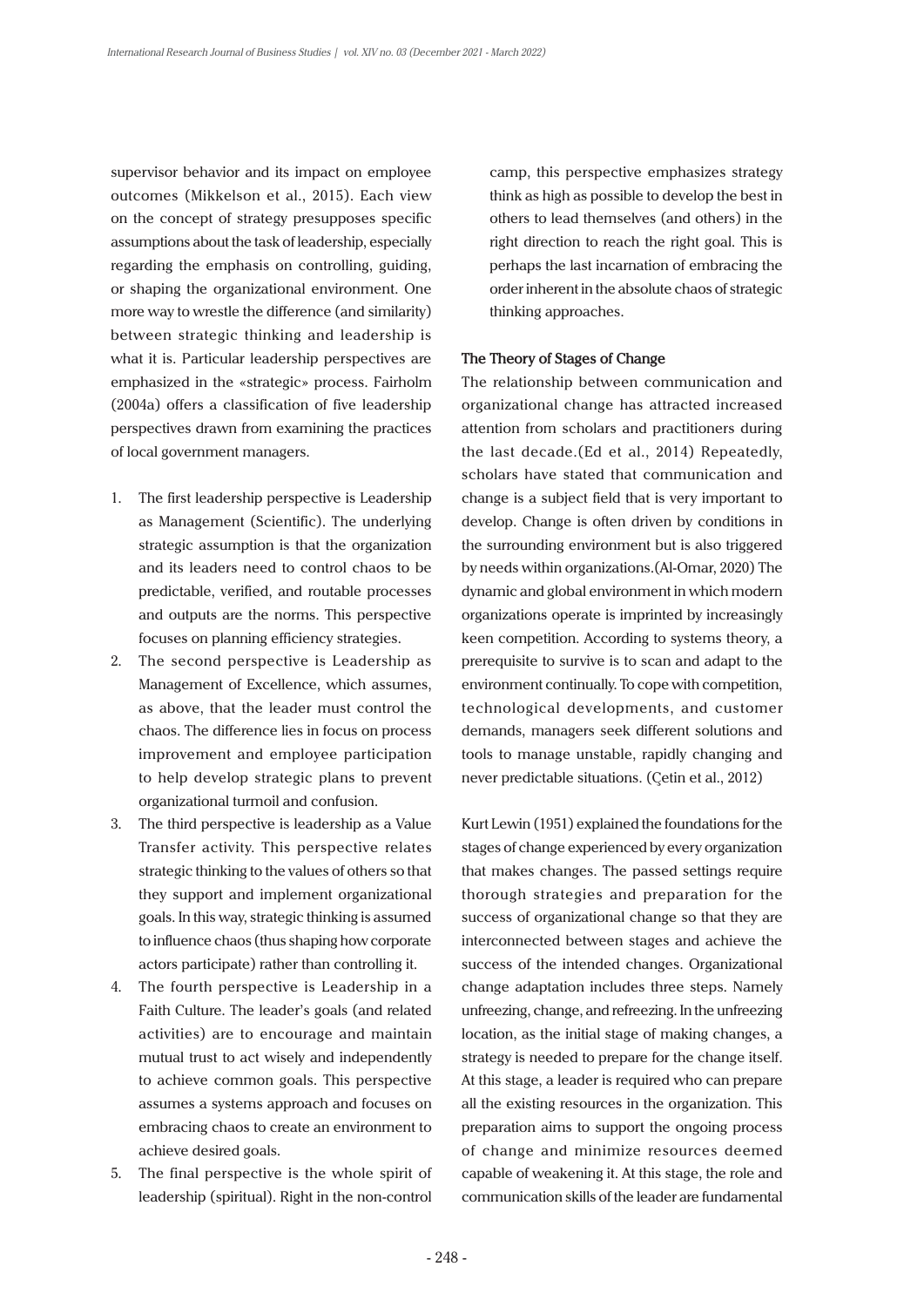as an organizational communication strategy. This is to create a conducive organizational climate in preparing for adaptation to change itself. In addition, at the stage of change, the changing transformation that runs the role of the leader is to convey messages as correct and precise information. Refreezing is the final stage of adaptation, namely when the changes have been implemented and towards restandardizing all new values and behavior.

#### **Leadership Theory**

Leadership is broadly defined as a social process that influences individual or group behavior to achieve common goals (Hoy & Miskel (2013: 426), according to Akh. Muwafik Saleh (2016:8) Henry Fayol in the book Organizational Behavior (2001: 5) says that «Leaders carry out five management functions: they plan, organize, govern, coordinate, and control». The 5 (five) functions include the leadership component. Hersey & Blanchard, Husaini Usman (2019: 3), developed a situational theory which has an understanding that effective leadership is a leader who uses his leadership style according to the situation, by combining task behavior analysis and relationship behavior, so that four leadership styles are obtained, namely, telling, selling, participating and delegating in Situational Leadership Theory. Leadership Style in Situational Leadership Theory can be described by perceptual mapping based on quadrants

- a) Quadrant I, when subordinates have a low level of commitment and low competence, the effective style used by the leadership is directing or instructive with communication patterns providing support and task direction.
- b) Quadrant II, where subordinates have adequate competence but commitment or motivation to carry out their responsibilities is still low. In this case, the leadership communication pattern is coaching with a lot of support and little direction.
- c) Quadrant III, a condition where subordinates have high commitment and high competence (skill). For this situation, the effective leadership style is delegation and communication patterns

with little giving direction and support. However, it still needs to pay attention to both the task and relationships between individuals by controlling or supervising.

- d) Quadrant IV, the condition of a subordinate with a high level of commitment to perform organizational tasks but not accompanied by adequate competence. In this condition, the suggested leadership style is consultative.
- e) Leadership in times of crisis causes several problems for individuals to achieve organizational or company goals. At the same time, they must face their problems caused by the change itself. The coaching approach is a way that can be used to facilitate people by facilitating them to support and accelerate the process of setting and achieving work-related goals (Megginson & Boydell 1979, Grant 201 4). In the opinion of different scholars (Kelley et al. 2005; Connor and Pokora 2007; Garvey et al. 2009; Cox et al. 201 1; Audet and Couteret 201 2; Cox 201 3; Bozer et al. 2013; Page and de Haan 20 14), Coaching can encourage sustainable organizational change.
- f) Leader as Coach Leadership is how leaders use coaching in interacting and communicating with their subordinates. The International Coach Federation (ICF), a world coaching organization founded in 1995, defines Coaching as: "The partnership between coaches and individuals is formed through a creative, conversational process to maximize their personal and professional potential.

#### **METHODS**

This research uses a case study method with a qualitative approach. A case study is a research method that uses various data sources that can be used to research, describe, and explain comprehensively multiple aspects of an individual, group, program, organization, or event systematically, Rahmat Kriyntono (2006: 65). Moreover, through research questions «how» and «why,» the substance in the case under study can be explored in depth. Thus, case study research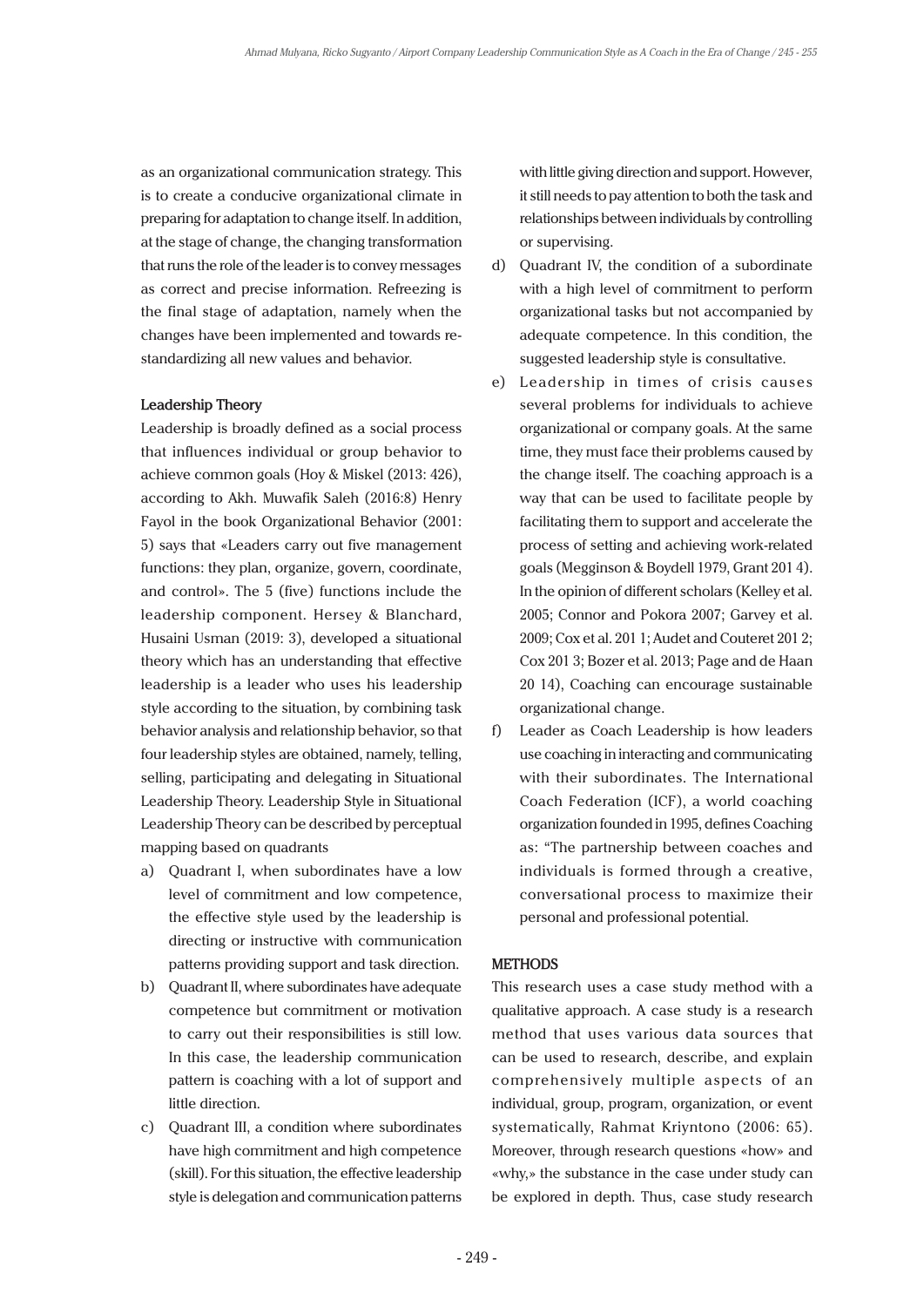is appropriate to use in explanatory research, namely research intended to explore explanations of causality or the causes and effects of the object under study (Yin, 2005).

Like Stake (2005) and Creswll (1998), Yin (2009) argues that case study research uses multiple data sources to reveal the facts behind the cases studied. The diversity of data sources is intended to achieve data validity and reliability so that the research results can be trusted to be true. Facts are achieved by examining the relationship between evidence from several data sources: documents, recordings, observations, open interviews, focused interviews, structured interviews, and field surveys. Besides the facts that support the proposition, facts that are contrary to the proposition are also considered, to produce a balanced analysis, so that the objectivity of the research results can be maintained.

#### **Primary Data**

This research's primary data collection technique is in-depth structured interviews with informants or research sources. In particular, the interview questions were developed based on research instruments obtained from existing theories. Furthermore, secondary data is obtained through intermediary media or indirectly from informants. In general, it should be noted that secondary data can be from literature studies, photo documentation, articles, relevant internet media, and journals or official documents. The collection technique used is in two ways, namely: in-depth interviews and observation. The choice of this interview form is because the informants who were considered necessary in the research, the informants not only gave information about it, but also could provide advice about other sources of evidence that support it..

#### **RESULTS AND DISCUSSION**

#### **Leader as Coach.**

The results showed that the Covid-19 pandemic impacted a sharp decline in company performance during the last 4 (four) months, March to June 2020. This situation then caused company leaders to make quick decisions in the interests of the company's business continuity. In a crisis, the leadership element in leading business continuity is essential and determines, as explained by Sudarmo, 1996, leadership inactivity is influenced by 3 (three) variables: the leader, followers/subordinates (the person being led), and the work situation. According to Kenneth Blanchard 1995, in situational leadership theory, it is explained that in some instances, leaders use communication patterns through coaching with a lot of support and little direction.

Leader as Coach leadership style is practiced by leaders in the Covid-19 pandemic, where the way to interact and communicate with employees uses Coaching. Coaching is a partnership relationship between coaches and individuals woven through a creative process to maximize their personal and professional potential.

ICF stated that each coach must master 11 (eleven) existing competencies to become a professional coach. These eleven competencies are grouped into 4 (four) large clusters:

- A. Setting the Foundation
	- 1. They are meeting ethical guidelines and professional standards. The coach understands ethics when conducting Coaching (coaching ethics) and the applicable ICF standards and can apply them in every coaching session that is carried out.
	- 2. It is establishing the coaching agreement. Have the ability to understand what is needed in a coaching interaction and agree with the client regarding the coaching process that will be carried out.
- B. Co-creating the Relationship
	- 1. Establishing trust and intimacy with the client. The coach's ability to be able to create a comfortable coaching atmosphere and support the coachee so that it builds mutual trust and respect
	- 2. Coaching Presence. Ability to attend and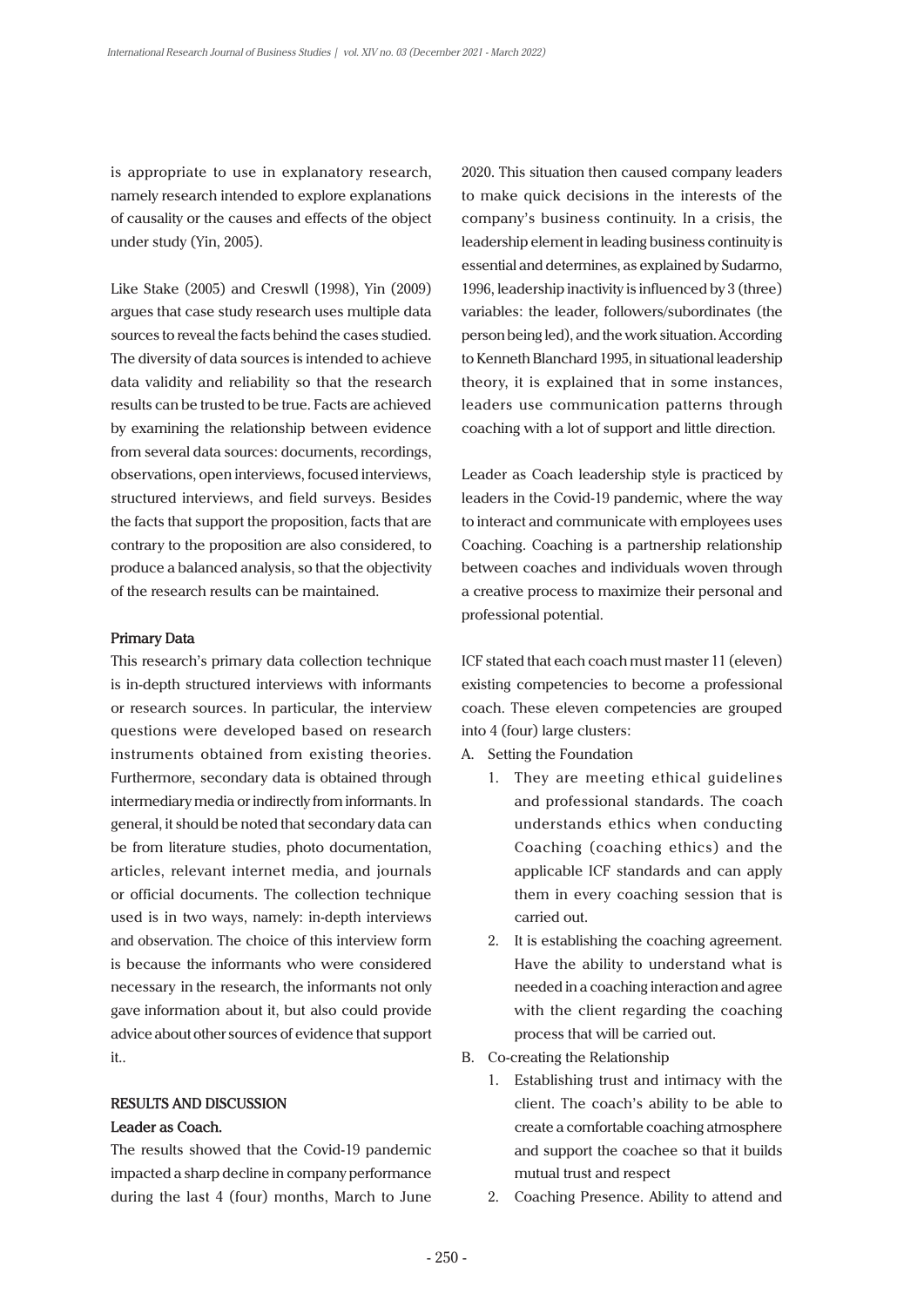build spontaneous, open, flexible, and confident relationships with clients.

- C. Communicating Effectively
	- 1. Active Listening. Ability to focus entirely on what the client said and did not say, understand the meaning of what was said in the context of client problems, and help clients express themselves.
	- 2. Powerful Questioning. Ability to ask questions that reveal the information needed to get maximum benefit for the coaching process and the client.
	- 3. Direct Communication. Communication effectively between coaching sessions and using the language has the most significant positive impact on clients.
- D. Facilitating Learning & Results
	- 1. They are creating awareness. The ability to integrate and accurately evaluate and interpret multiple sources of information helps clients gain awareness to achieve mutually agreed results.
	- 2. Designing Actions. Ability to create a continuous learning process, during the coaching process and in work/life, and to make the most compelling new actions that will lead to agreed coaching outcomes
	- 3. Planning & Goal Setting. Ability to create and maintain effective coaching plans with clients.
	- 4. Managing progress and accountability. Ability to keep the client's attention on what is essential and assign responsibility to the client to carry it out

## **Communication Approach during the Covid-19 pandemic**

Communication is a means for someone to interact with other people. The company is a gathering of several people or employees who interpersonally carry out the communication transaction process to achieve several interests to attain the company's goals. Therefore company leaders make a series of decisions to make changes during a pandemic to maintain the company's business continuity. Little

John 200, that the relationship (relationship) is the heart of interpersonal communication while the decision making (decision making) is the center of the group community. Researchers conclude that the relationship between communication and leadership in companies during this pandemic will significantly determine the success of companies in adapting to change. The company has successfully maintained its business, even bouncing back after the pandemic ended if communication between members runs harmoniously.

Leader as Coach at PT Jasa Angkasa Semesta uses communication to build harmonious relationships and contact Coaching when disseminating company decisions and policies. This is a critical factor in the success of companies implementing change adaptation.

#### **Competitive advantage for business continuity**

Adaptation to changes made by companies can be a competitive advantage during the Covid-19 pandemic. Michael Porter 2013 explained that the notion of competitive advantage is the ability obtained through the characteristics and resources of a company to have higher performance than other companies in the industry or the same market, Michael Porter's 2013 explanation, it can be concluded that the ability and communication skills of a leader as Coach is one of the resources (resource base) owned by the company in facing competition during the Covid-19 pandemic, then added by making Defensive. Offensive strategies can open opportunities for companies to take action to review their business processes so that the company can compete. Michael Porter 2013 said the competitive advantage strategy that businesses can do is to become the lowest-cost producer in the industry, to create a different business and only one or only a small number in the market or it can also provide a premium price for the value of additional goods for consumers. After that, the company takes action to review its business processes so that the company has the ability to compete. Michael Porter 2013 said the competitive advantage strategy that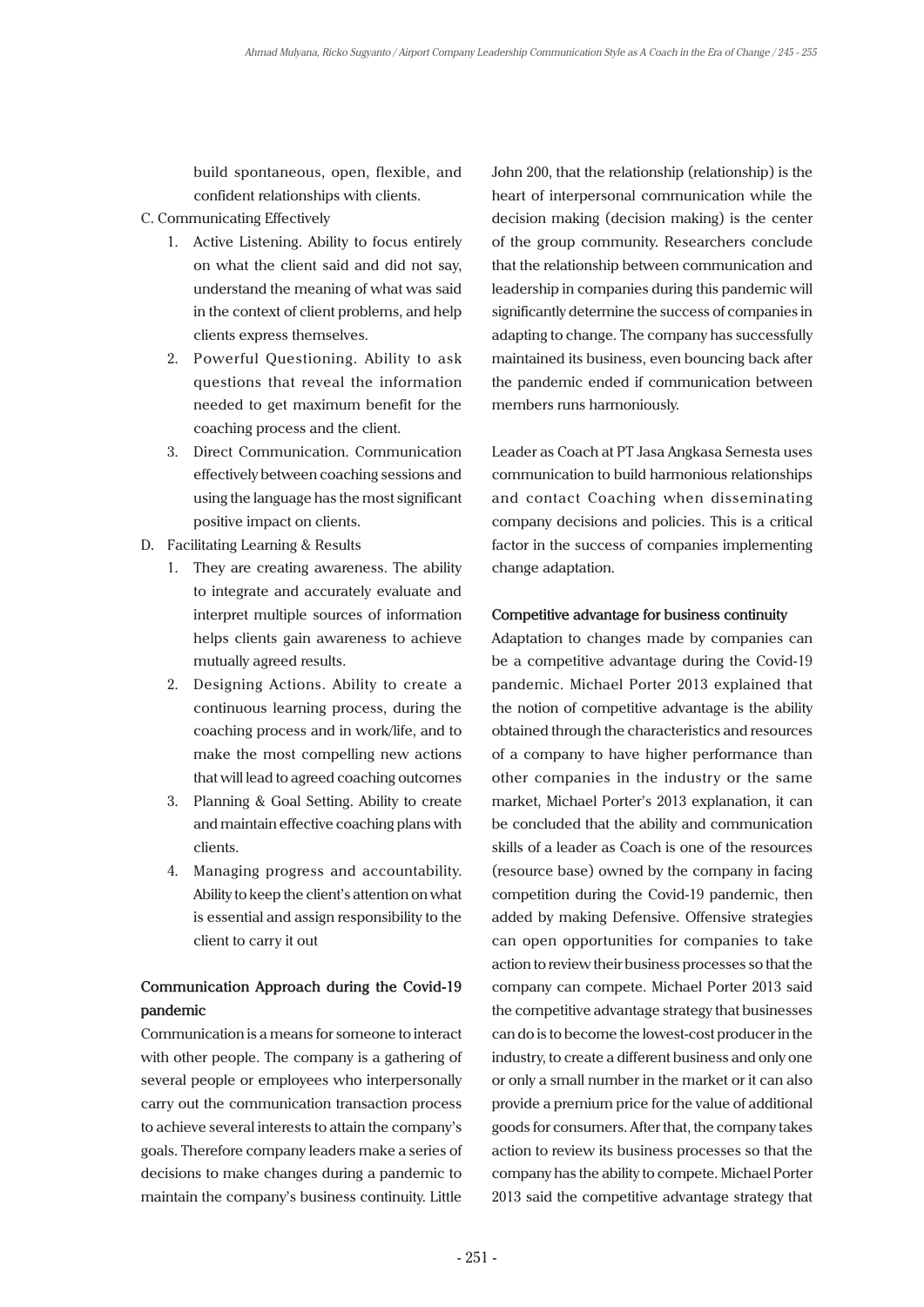businesses can do is to become the lowest-cost producer in the industry, to create a different business and only one or only a tiny number in the market or it can also provide a premium price for the value of additional goods for consumers.

#### **MANAGERIAL IMPLICATIONS**

#### **Leader as Coach communication model.**

Researchers created a communication model carried out by Leader as Coach in implementing change adaptation during the Covid-19 pandemic, as seen in the image below. Researchers created a communication model carried out by Leader as Coach in implementing change adaptation during the Covid-19 pandemic, as seen in Figure 1.

Based on Figure 1, it can be explained that:

- 1. The Covid-19 pandemic indirectly caused a decrease in the level of company opinion due to the decrease in the number of flights served by the company.
- 2. Adaptation to change is the effect of actions taken by companies from the Covid-19

pandemic by considering problems and opportunities for innovations in the Operations Unit and Support Unit.

- 3. Leader as Coach, as a leader and coach of employees to adapt to changes by involving employees.
- 4. Communication through Coaching by asking more questions instead of instructions and listening to answers given attentively and respect influences employees to realize the meaning of adaptation to changes that are taking place. Communication is held in a faceto-face manner or using an online meeting application based on a harmonious relationship
- 5. Employees understand, accept, and commit to adopting these changes to maintain the continuity of the company's business.
- 6. Business continuity is the result of the actions of employees.

#### **CONCLUSION**

Communication Coach as Leader in implementing change adaptation at PT. Jasa Angkasa Semesta



Figure 1. Leader as Coach Communication Model during the Covid-19 pandemic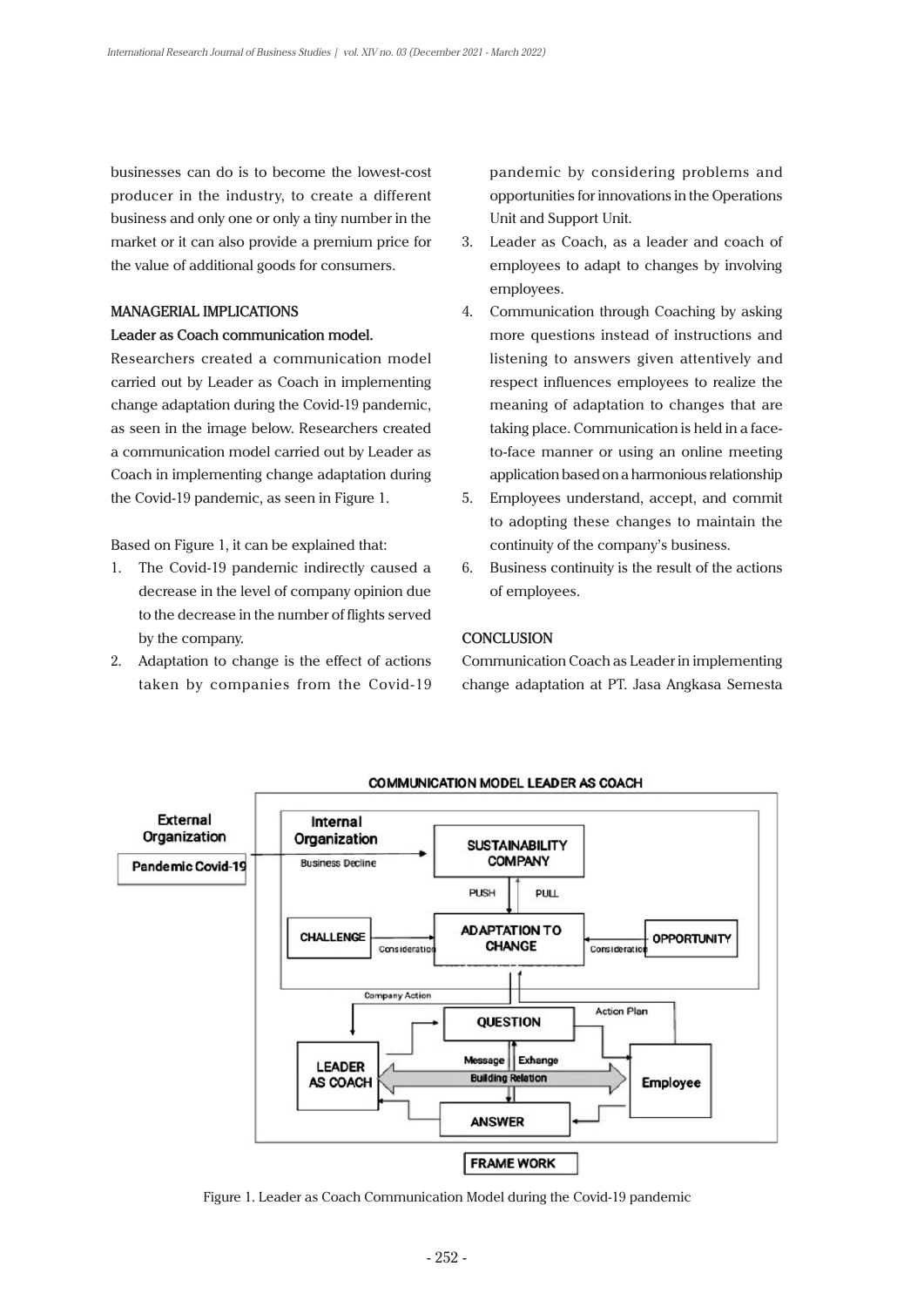Tbk, which is engaged in ground handling and cargo handling services during the Covid-19 pandemic, produced the following conclusions:

The leader as a Leader as Coach carries out the function of guiding employees to implement the company's adaptation through open, honest, and empathetic communication so that employees maintain morale, enthusiasm, and motivation to be actively involved in maintaining the continuity of the company's business.

The leadership function is implemented through a partnership or partnership approach through coaching in organizational communication.

The creativity of online messages is maximized when communicating through online meeting applications to plan, organize, mobilize, and supervise employees who work at home or work from home and meetings between units as coordination work daily in high spirits to achieve goals.

Leader as Coach is a resource base owned by a company that can be a competitive advantage during the Covid-19 pandemic.

Employees understand and have the same meaning about adaptation to change due to communication made by the leader as a Coach. Employees are committed to implementing change adaptation to maintain the continuity of the company's business.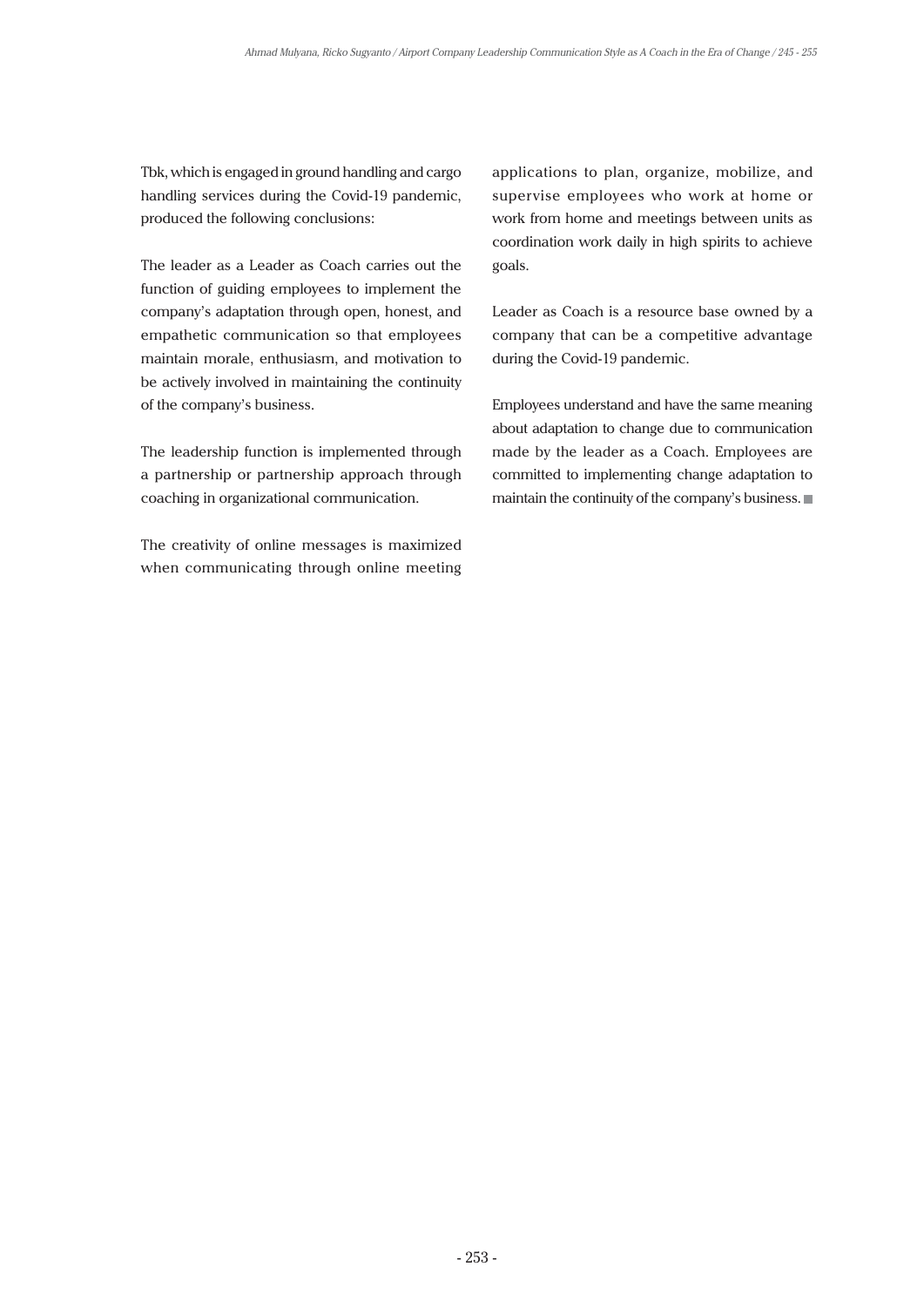#### **REFERENCES**

- Anchal Luthra, Richa Dahiya 2015, 'Effective Leadership is all About Communicating Effectively: Connecting Leadership and Communication,' vol 5, Issue 3, Juli-Sept
- Argenti, Paul A 2016. *Corporate Communication*. Edisi 7. New York: McGraw-Hill
- Aw, Suranto 2018. *Komunikasi Organisasi Prinsip Komunikasi untuk peningkatan Kinerja Organisasi*. Bandung: PT Remaja Rosdakarya
- Bucăţa, G., & Rizescu, A. M. (2017). The Role of Communication in Enhancing Work Effectiveness of an Organization. *Land Forces Academy Review*, *22*(1), 49–57. https://doi.org/10.1515/raft-2017-0008
- Çetin, M., Karabay, M. E., & Efe, M. N. (2012). The Effects of Leadership Styles and the Communication Competency of Bank Managers on the Employee's Job Satisfaction: The Case of Turkish Banks. *Procedia - Social and Behavioral Sciences*, *58*, 227–235. https://doi.org/10.1016/j.sbspro.2012.09.996
- de Vries, R. E., Bakker-Pieper, A., & Oostenveld, W. (2010). Leadership = communication? The relations of leaders' communication styles with leadership styles, knowledge sharing and leadership outcomes. *Journal of Business and Psychology*, *25*(3), 367–380. https://doi.org/10.1007/s10869-009-9140-2
- Devito, Joseph A 2011. *Human Communication the Basic Course*. Edisi 11. USA: Person Education.
- Digirolamo, Joel A dan J Thomas Tkach 2019, 'An Exploration of Managers and Leaders Using Coaching Skills', *American Psychological Association,* vol. 71, no. 3, pp 195–218.
- Decoding the economicof Covid-19 2020, [https://bluesyemre.com/2020/04/03/decoding-the-economics-of-covid-19-potential](https://bluesyemre.com/2020/04/03/decoding-the-economics-of-covid-19-potential-winners-and-losers-in-the-short-term/)[winners-and-losers-in-the-short-term/,](https://bluesyemre.com/2020/04/03/decoding-the-economics-of-covid-19-potential-winners-and-losers-in-the-short-term/) diakses tgl. 5 Mei 2020.
- Ed, D. K., Difference, R., Fairhurst, G. T., Church, M. L., Danielle, E., & Levi, J. T. (2014). Mumby, Dennis K. (Ed.). *Communicayion Research Trends*, *33*, 41–43.
- Harvard Business Review, CoronaVirus: Leadership and Recovery, (2020)., [https://store.hbr.org/product/coronavirus-leadership](https://store.hbr.org/product/coronavirus-leadership-and-recovery-the-insights-you-need-from-harvard-business-review/10449#:~:text=%22Coronavirus%3A Leadership and Recovery%22,itself ahead of the recovery.)[and-recovery-the-insights-you-need-from-harvard-business-review/10449#:~:text=%22Coronavirus%3A%20](https://store.hbr.org/product/coronavirus-leadership-and-recovery-the-insights-you-need-from-harvard-business-review/10449#:~:text=%22Coronavirus%3A Leadership and Recovery%22,itself ahead of the recovery.) [Leadership%20and%20Recovery%22,itself%20ahead%20of%20the%20recovery.](https://store.hbr.org/product/coronavirus-leadership-and-recovery-the-insights-you-need-from-harvard-business-review/10449#:~:text=%22Coronavirus%3A Leadership and Recovery%22,itself ahead of the recovery.), download e-book 20 Juni 2020
- Hakim, Chappy Covid-19 2020, Larangan Terbang, dan Bangkrutnya Maskapai Penerbangan, [https://money.kompas.com/](https://money.kompas.com/read/2020/04/24/124200926/covid-19-larangan-terbang-dan-bangkrutnya-maskapai-penerbangan?page=all) [read/2020/04/24/124200926/covid-19-larangan-terbang-dan-bangkrutnya-maskapai-penerbangan?page=all,](https://money.kompas.com/read/2020/04/24/124200926/covid-19-larangan-terbang-dan-bangkrutnya-maskapai-penerbangan?page=all) akses 25 Juni 2020
- Hall, L. Michael 2011. C*oaching Conversations for Transformation Change*. USA: Neuro-Semantics Publications.
	- \_\_\_\_\_\_\_\_\_\_\_\_\_\_ 2011. *The Meta-Coaching System*. USA: Neuro-Semantics Publications.
- Husaini Usman 2020. *Kepemimpinan Efektif Teori, Penelitian, & Praktik*, Jakarta: PT. Bumi Aksara.
- Indriastuti, Marieta., Ferdinandus Hindiarto., dan Kristiana Haryanti 2015, 'Individual Coaching Program Dengan Metode Grow untuk Meningkatkan Kompetensi Coaching Kepala Sub Bagian Personalia PDAM Tirta Bumi Serasi Kabupaten Semarang', *Kajian Ilmiah Psikologi*. vol. 4, no. 1.
- Ishtiaque, Faquir dan Laila Habib 2016, 'Impact of Internal Communication in Organizational Development', *International Journal of Trend in Research and Development*, vol. 3, no. 5, pp 2394-9333.
- Jane Lockwood 2018, 'Theorising Communications Coaching in Asian Contact Centres: What is The Approach?', *Industrial and Commercial Training,* vol. 50, no. 6, pp 312-325.
- John, Stephen W Little dan Kren A. Foss 2018. *Teori Komunikasi*, Edisi 9. Jakarta: Salemba Humanika,
- Kauffeld, S Jordan S 2020, 'A Mixed Methods Study of Effects and Antecedents of Solution Focused Questions in Coaching', *International Journal of Evidence Based Coaching and Mentoring*, vol. 18, no. 1, pp 57-72.
- Kholisoh, Nur 2011. *Komunikasi Organisasi*. Jakarta: Magister Ilmu Komunikasi Pasca Sarjana Universitas Prof. DR. Moestopo.
- Kingwill, Barbara Fölscher dan Nicky Terblanche 2019, 'The Role of Coaching and Coach Language in Clients Language and Individual Change', *International Journal of Evidence Based Coaching and Mentoring*, vol. 17, no. 2, pp.158-173
- Kriyantono, Rachmat 2014. *Riset Komunikasi*. Jakarta: Kencana Prenadamedia Group.
- Lawrence, Paul 2019, 'What is Systemic Coaching?', *Philosophy of Coaching: An International Journal*, vol. 4, no. 2, pp 35-52.
- Ling, Ying-Leh., Abdul Ghani., Kanesan Abdullah., dan Abdul Jalil Ali 2016, *'Coaching Relationship and Coaching Communication: A Correlational Study'*, Elixir Leadership Mgmt. 90 (2016) 37804-37807
- Luthra, Anchal, dan Richa Dahiya 2015, 'Effective Leadership is all About Communicating Effectively: Connecting Leadership and Communication', *IJMBS*, vol. 5, issue 3, pp 2230-9519.
- Mufti, Riza Roidila 2020, Indonesian airlines carry out layoffs to cope with Covid-19 pressures, [https://www.thejakartapost.](apost.com/news/2020/03/27/indonesian-airlines-carry-out-layoffs-to-cope-with-covid-19-pressures.html) [com/news/2020/03/27/indonesian-airlines-carry-out-layoffs-to-cope-with-covid-19-pressures.html](apost.com/news/2020/03/27/indonesian-airlines-carry-out-layoffs-to-cope-with-covid-19-pressures.html), diakses 30 Juni 2020.
- Mikkelson, A. C., York, J. A., & Arritola, J. (2015). Communication competence, leadership behaviors, and employee outcomes in supervisor-employee relationships. *Business Communication Quarterly*, *78*(3), 336–354. [https://doi.](https://doi.org/10.1177/2329490615588542) [org/10.1177/2329490615588542](https://doi.org/10.1177/2329490615588542)